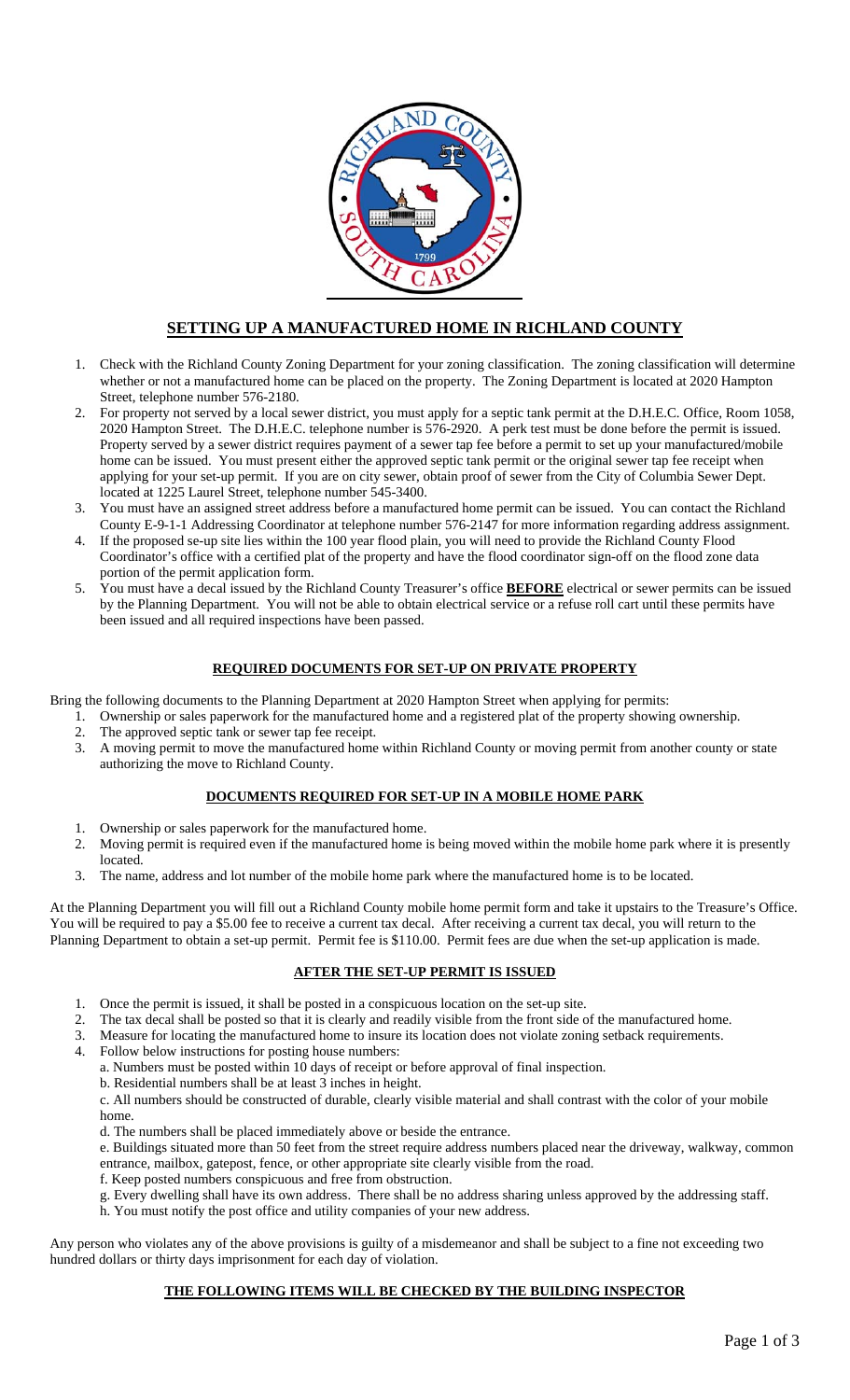## **All items must be completed before the electric company is allowed to connect power.**

## **STAIRS AND LANDINGS**

Stairs with landing shall be required at all exits, from the manufactured home as follows:

- Minimum landing size 3 feet in width and 3 feet depth
- Maximum riser height  $8\frac{1}{4}$  inches
- Minimum tread depth  $-9$  inches
- Maximum stair width  $-36$  inches

## **HANDRAILS AND GUARDRAILS**

- Handrails shall be required on all stairs with continuous run of treads or flight with four or more risers.
- Handrail height shall be 30 inches minimum and 38 inches maximum.
- Spacing between guards or pickets shall be such that will not allow the passage of a 4-inch sphere between the guards or pickets.
- Open sides of stairs or walking surfaces 30 inches or greater above the finished grade shall have guardrails not less than 36 inches in height.
- Front entry Handrails are required on both sides of the stairway.
- Side entry Handrails are required on at least one side of the stairway and 3' by 3' landing with guardrails is required.

## **WATER**

A potable water supply is required either by a local water service provider or a D.H.E.C. approved well.

### **SEWER OR SEPTIC SYSTEM**

A 4" schedule 40 or ASTM 3033/3034 white PVC sewer line shall be installed to a proper depth and a 4" cleanout shall be located within 3 feet of the manufactured home/mobile home.

### **ANCHORS AND TIE DOWNS**

Cast in place concrete "dead men", eyelets imbedded in concrete, screw anchors or arrow anchors shall be placed in each corner and at intervals no more than 20' apart along the perimeter of the manufactured/mobile home.

Each device shall be rated to sustain a minimum load of 4,800 pounds.

## **SKIRTING**

Skirting shall be required in order to receive a release for electrical power. An exception to the skirting requirement may be obtained from the Zoning Department that would allow a 30-day extension for skirting completion. Call 576-2178 for more information.

## **ELECTRICAL**

### *Location of the Service Pole:*

Manufactured home service equipment shall be located adjacent to the manufactured home and shall be mounted on a pole.

Service equipment shall be located in sight of and not more than 30 feet from the exterior wall of the manufactured home.

*Exception: service equipment shall be permitted to be located elsewhere on the premises, provided that a service disconnect means suitable for the service equipment is located in sight of and not more than 30 feet from the exterior wall of the manufactured home.* 

*Exception: Some manufactured homes are designed to have service equipment attached directly to the exterior wall. This installation is allowed only if all of the following requirements are met:* 

- *Manufacturer's documentation is provided to the permitting department at the time of the permit application.*
- *The manufactured home is secured to a permanent foundation.*
- *Service equipment is installed in accordance with the 2002 National Electrical Codes.*
- *Means are provided for grounding of service equipment outside of the structure.*

### *Service Pole:*

Manufactured home service poles are not provided by the County or electrical service provider and must be purchased by the homeowner.

Service poles shall be pressure treated and poles shall be set at least 4 feet in the ground below grade.

## *Service Wire Support:*

A service wire support attachment bolt may be installed by our electrical service provider. Contact your utility for their specific requirements and placement.

## *Service Wires:*

Service wire height shall be a minimum of 12 feet above finished grade over driveways, 18 feet above finished grade over public streets, alleys, roads or parking areas subject to truck traffic and a minimum of 10 feet above finished grate to the bottom of the drip loop.

## *Masthead or Weatherhead:*

Masthead/Weatherhead shall be rain tight and can be purchased at most hardware stores.

## *Conduit:*